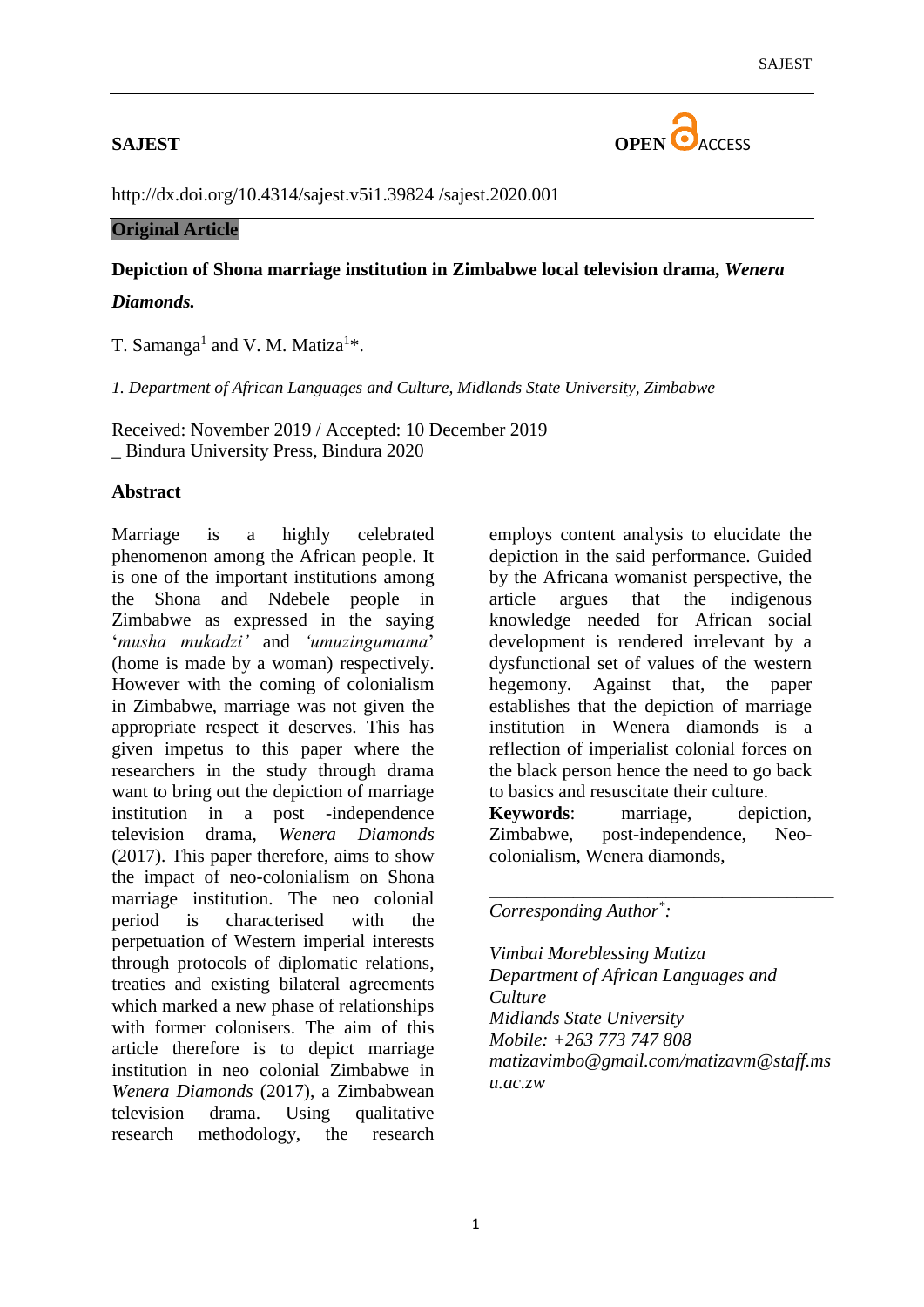### **1.0 Introduction**

In African societies in general and among the Shona in particular, marriage institutions have been most hit by changes in some core human values of the institutions founded on traditional values. Thus, this article is a reply to the evolutionary change that continued to take place in our times as a result of new forms of cultural contact created by neo colonialists. As one of the institutions still clinging albeit limply to life, the marriage institution needs all that can be done to make it survive and be stronger. This paper addresses factors that are caused by neo colonialism, which is the continuation of imperialist interest and the subjugation of Shona social institutions after independence in 1980. The suppression of colonial powers has continued negative reparations on the Shona marriage institution. In other words, the diplomacy of European supremacy and their interference mechanisms in changing the status and levels of relationship with her former colonies through a continuous and perpetual domination of her social structure prevailed. This is manifested through rapid urbanisation, globalisation and modernisation which has brought severe consequences on the Shona traditional marriage institution after independence. In that respect, those

marriage values which were criticised during the colonial era are done away with. New perceptions on the Shona marriage institutions have emerged in Zimbabwe. This paper indicates the extent to which western interference mechanism such as globalisation, rapid urbanisation, and modernisation as neo-colonial motives have caused problems in the marriage institution. The task of this article is to indicate the extent to which this neocolonial agenda affected the Shona marriage institutions by depiction of the marriage institutions in *Wenera Diamonds* (2017) drama. The article further interrogates the circumstances surrounding such depictions so as to justify the assumption that, European agenda on African marriage institution in general and on the Shona traditional marriage institution is not static. This article indicates that, the philosophy of marriage institution in Africa and among the Shona people in particular remains the same and aims to bring out the emerging perception of the Shona marriage institution as portrayed in this television drama.

Marriage is considered an institution and is interpreted differently by human societies. African marriage is a complex institution that generally proceeds by stages, most of which are characterised by the performance of prescribed rites. It is not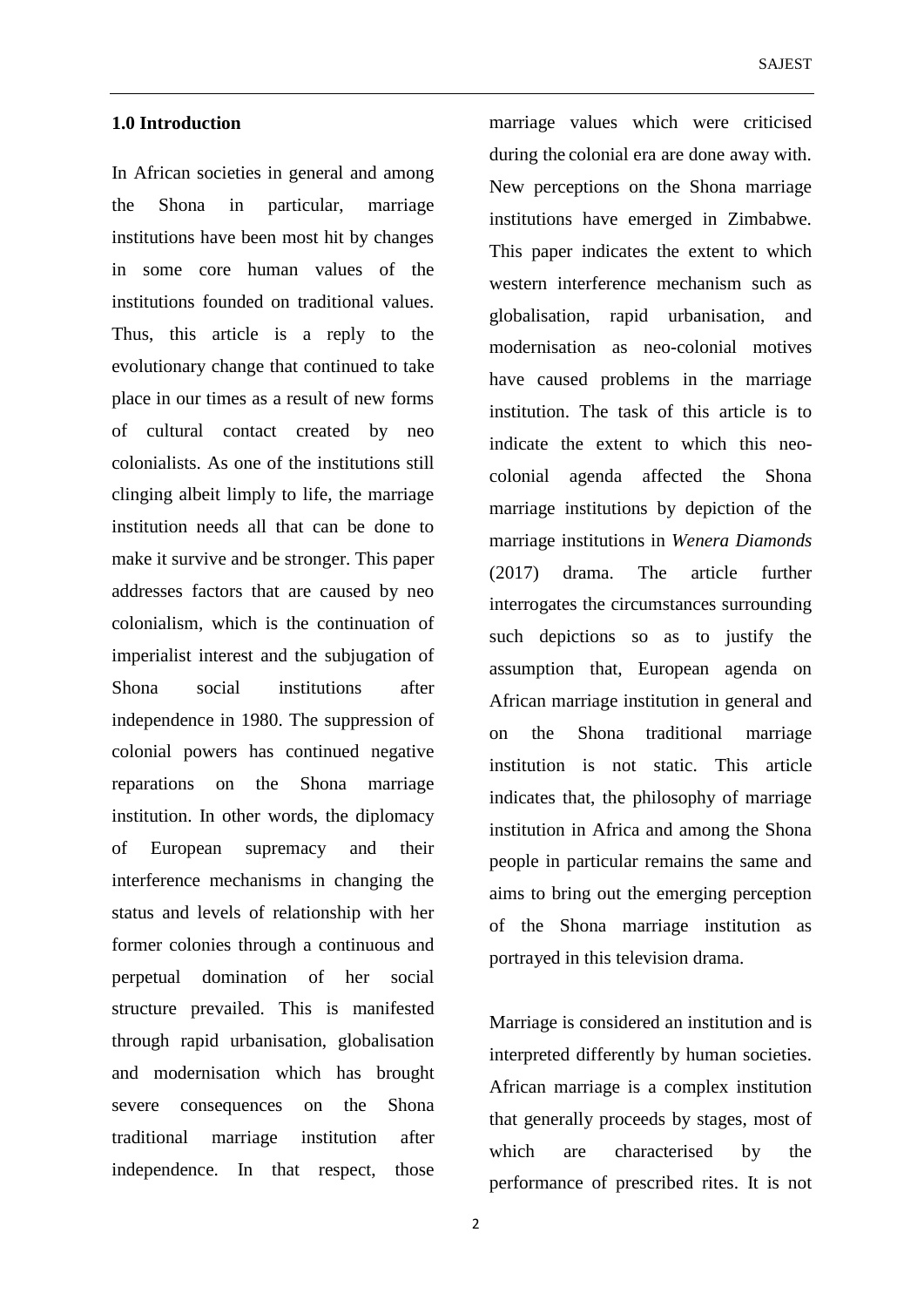called an arrangement of just a system or an organization, it is an institution. According to Tatira (2010) the word institution means rules of conduct, meaning who does what, when, how etc. The institution constitutes how people survive conflict, and struggle in an equitable progressive way. In African community an institution is like a body that has an immune system for future challenges. In addition, Tatira (2010) argues that the institution of marriage is a union of commitment with rules and regulations that represent the people's culture, it is a communal relationship, a rite of passage which bonds two people, two families and even two communities and nations enshrine obligations and values. That is how the institution of marriage has been run for generations, there are rules of conduct transmitted from one generation to the other culturally as to what is the role of mother, what is the role of father, what is the role of the first born and what is the role of the last born and even the role of the grandparents, girl child in her different capacities, boy child among others and one did not rebel against these roles, rules, values, beliefs and tradition within the institution (Meekers, 1993).

According to Meekers (1993), everyone in the marriage institution is a "measurable performance indicator" for example, the mother would be appraised by how the children perform at school and how well behaved they are, the quality of the cooking and the cleanliness and other things that exist in the house. He further argues that, the food she cooked and the children are her portfolio presented to the family for evaluation. The father was appraised by how good he was as a provider and as a backup system to discipline the children when the mother failed to get the desired behavior. The grandparents are the monitoring that the husband or the wife or anyone else in the extended family does not deviate from the norm (Meekers, 1993). They are the judges of the adequacy of behavior and in a sense the unpaid psychotherapists, if to describe.

Meekers (1993) argues that, in contrast to the marriage ceremony as a discrete event in Western societies, African marriage is a complex institution that generally proceeds by stages, most of which are characterised by the performance of prescribed rites. He further expresses that the transfer of some form of bride wealth, from the lineage of the husband to the lineage of the wife, is typical. A payment of this bride wealth, in part or in full, guarantees the husband rights to the sexual and economic services of his wife. Marriage as an institution is a process composed of several stages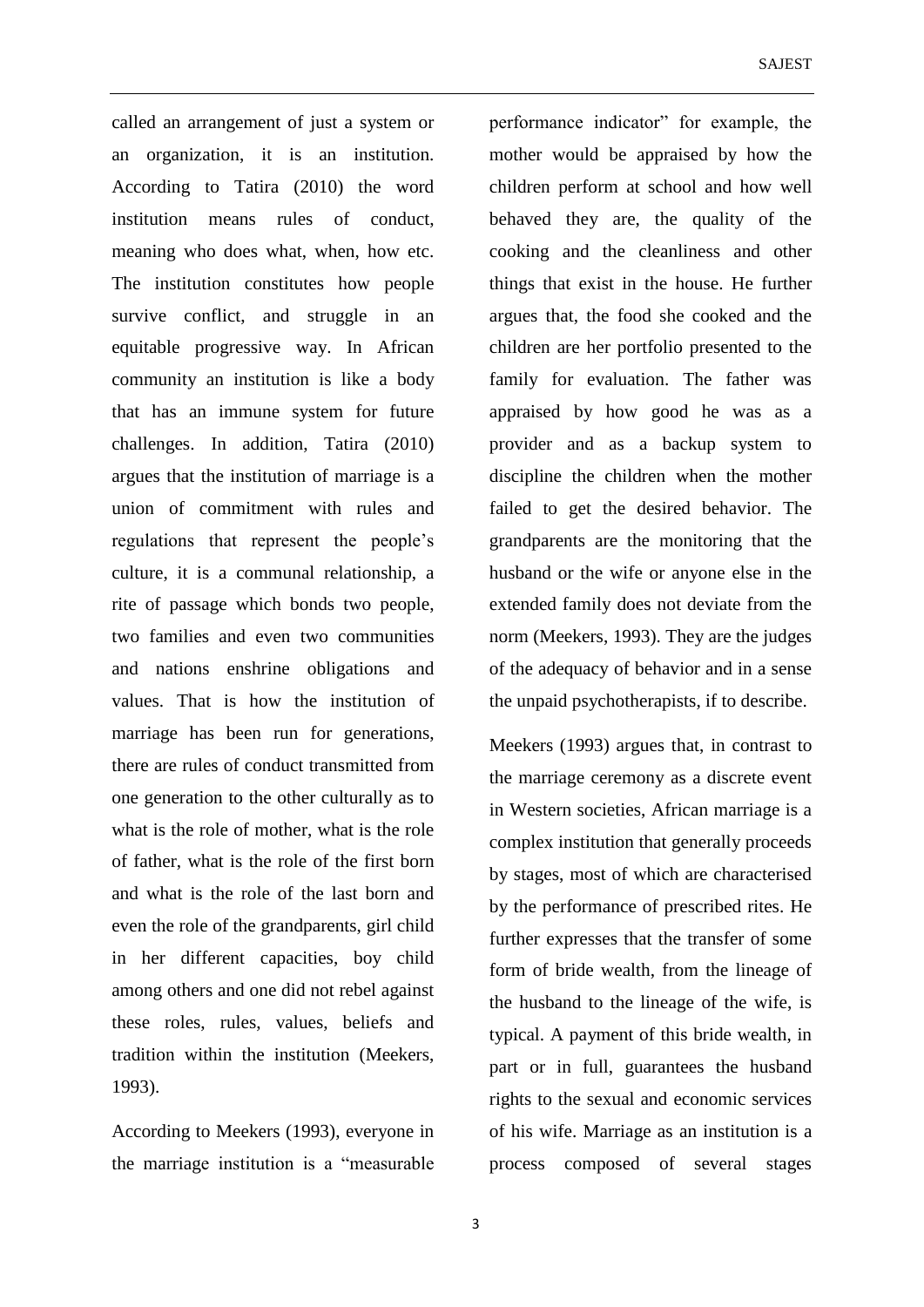between the preliminary rites and full acceptance of the couple as a social unit. Traditional values associated with African marriages refer to interest, pleasure, likes, preference, duties, moral, obligations, desires, wants, needs, aversions and attractions and many other modalities of selective orientation. Megasa (1998) adds that the communities involved share their very existence in that reality and they become one people, one thing, as Africans themselves would put it that through their marriage, their families and clans are also united so that what is done to one of their members is done to all. By this gesture, marriage also means that the partners' responsibilities are not limited to them alone but have a much wider application. This means that the depiction of marriage institution in *Wenera diamonds* is measured against such an understanding of the institution in African societies.

According to Mbiti (1969) in all African societies everything possible is done to prepare people for marriage and to make them think in terms of marriage. A further understanding of marriage amongst Africans suggest that there are at least three defining aspects; first marriage is a transfer of legal rights to a woman from her kin to her husband. Not only does the husband gain rights to the wife's labour, sexuality and offspring's, but also the

rights to receive compensation for the harm done to her by others. In some societies the husband receives rights to offspring if he pays the full bride price but can receive more limited rights if he makes a small payment. Second marriage modifies and to some degree ruptures, the relations between the bride and her immediate kin. In many societies the wife moves out of her parents' home and they lose a family member. Where the husband joins the wife's parent's household there is less disruption. Third marriage is an affiance, an agreement or contract between two families or groups of kin's, because our African societies see marriage not only as a relationship between two individual people but also as a structural link between groups (Hendrix, 1998)

In some parts of Africa, parents choose marriage partners for their children even before they are born. This is to make it absolutely sure that they do get someone to marry. Other parts the choice is made for the young people by their relatives, while another custom is to let the young people themselves find the person they wish to marry and then inform their parents or other relatives. The opportunities for them to do this are provided by social gatherings, dance and communal work and by their knowing other people in the neighbourhood, (Mbiti, 1969).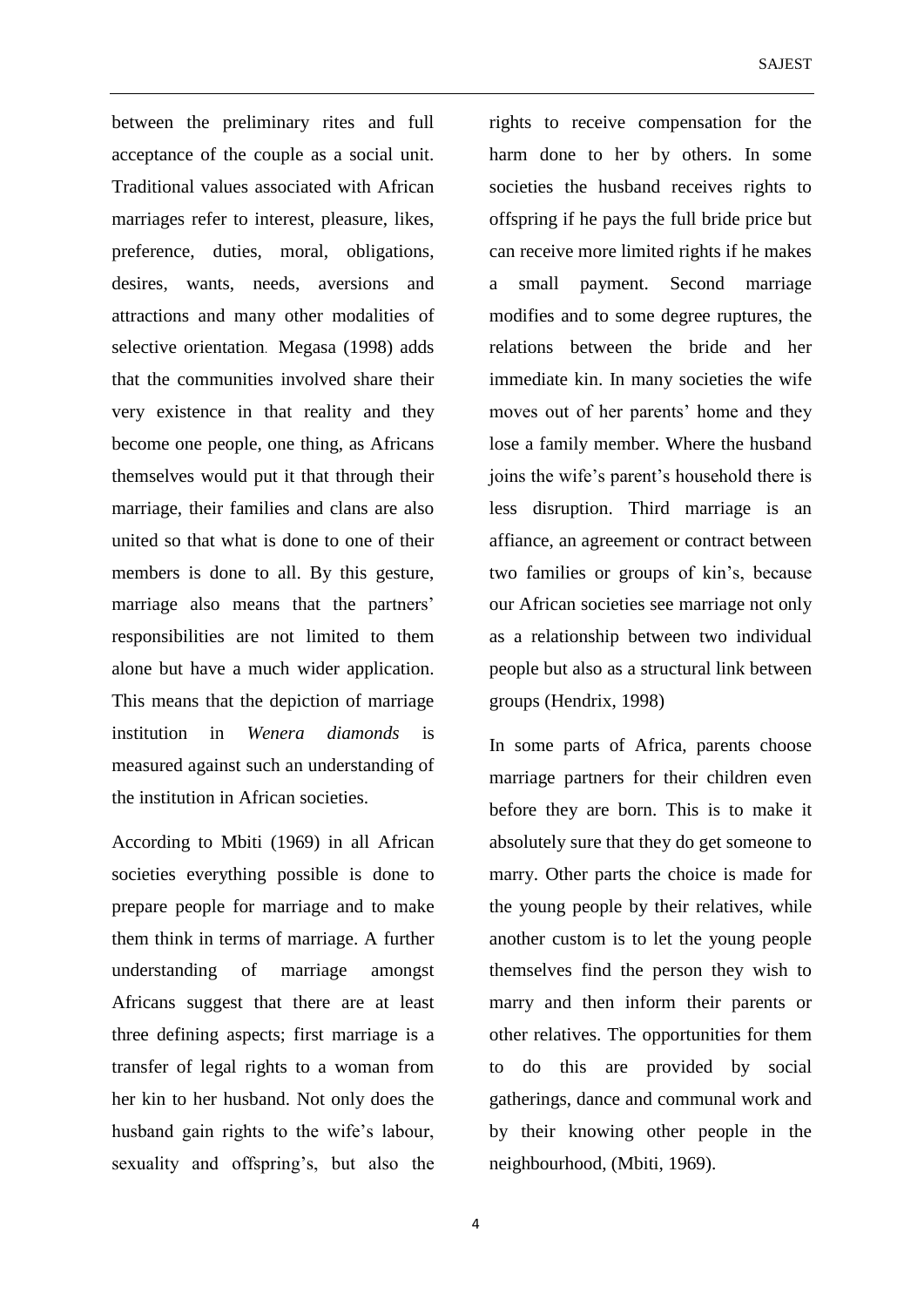The obligation to get married is therefore the only means of human survival as far as the views of African people are concerned. For that reason, it is a religious obligation. It is as old as human society, through marriage and childbearing, human is preserved, propagated and perpetuated. Through them life is also deepened vertically and spread horizontally. Therefore, marriage and childbearing are the focus of life; they are at the very center of human existence, just as men are at the very center of the universe, (Mbiti, 1969). Even when these forms are situated within certain social economic context that is social prestige or the assurance of hands to work the fields (which motivations are always present, given the unity of life) they all serve to preserve and prolong life, to provide for ritual fecundity and physical procreation, (Magesa, 1998).

Another attracting value, which is upheld by most in African marriages, is creatively, depicted in Kgatla proverb 'a pretty girl either steals or wets her bed'. By this, they mean that physical beauty alone is not the most important thing to look for in a wife. Industry in physical work, a respectful demeanour towards elders and a generally good reputation as defined by the ethnic group are the most significant characteristic for both partners. These characteristics are assessed by the qualities

of the parent themselves. (Magesa, 1998) argues that wealth on the part of the boy's parents is of course a factor in his favour but that is less important than personal character. On the other hand (Goody, 1997) avers that girls were as important as boys and there is no evidence of any fertility 'stopping rule' or indeed of any tendency to prefer children of one sex. Similarly, an aspect that is equally of significant value in African marriages is the communal value of marriage. In marriage the family is the person's channel of integration into the clan and the wider society. Consequently, in marrying his wife the man accepted the responsibilities towards another family and her likewise. This social and communitarian character of African marriage means that the two communities are bound so closely together through a marriage that certain condition such as a rift between the two communities can actually nullify a marriage between two persons. Enmity between the clans notwithstanding any amount of cordiality and love between the two individuals can not only nullify a marriage but also make it impossible in the first place. The value of marriage is communal and the couple's consent has validity only in this communal social context (Magesa, 1998). Marriage is not just an individual or the couple concerned business as noticed today it concerns all and is affected by all. For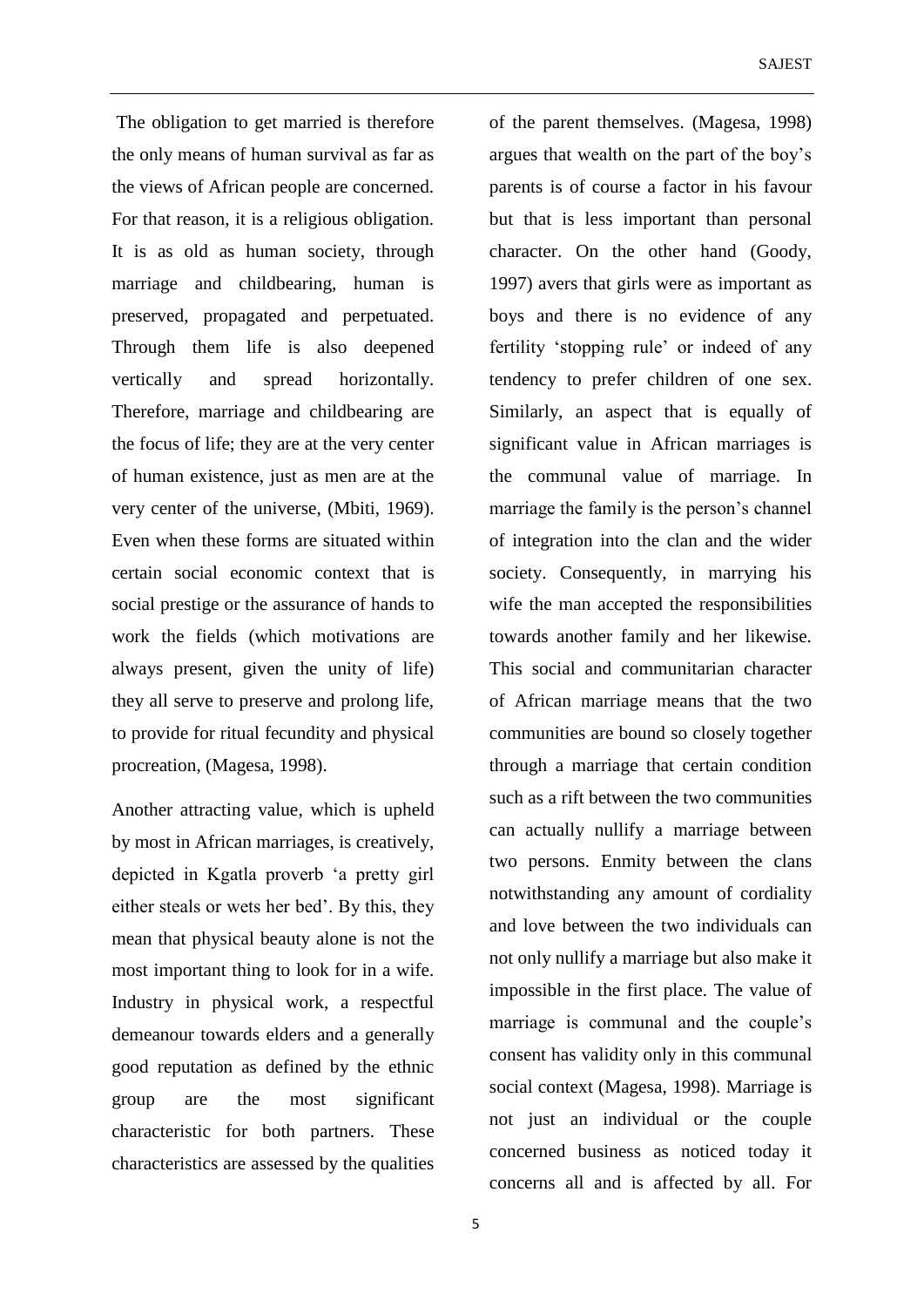instance the traditional system in Africa required a high degree of cooperation between members of the same household (family) and lineage (or other wider grouping of kin or community).

The most important social institution among the Shona people is the marriage institutions. The importance of marriage institutions among the Shona is expressed by the Shona proverb that, *"musha mukadzi"* interpreted as home is made of a woman and in Ndebele signified by the idiom that *"umuzingumama".* Despite these proverbs expressing Shona and Ndebele marriage institutions as matriarchal, Tatira (2010) argues that, the marriage institution in Shona culture is as old as the Shona people themselves. Furthermore, he argues that marriage is a highly celebrated social phenomenon among the Shona people. In other cultures, for example, Western cultures who believed in Christianity, they also value marriage as expressed in their religious book, the Bible that a man finds a wife finds a good thing and obtains favour from the Lord (Proverbs 18 verses 22). This means marriage is important in all cultures as expressed by Mawere and Mawere (2010) that marriage is valued because of its important role in human race progress and continuation.

In Shona culture, the progression of each human life is expected to culminate into marriage. Kylo and Selvan (2004) argue that every Shona child is expected to get married and begot off springs. Thus marriage is a source of spiritual convenience among Shona people. Marital relationships secure the regeneration of the society and its continued existence. However, what differs in marriage institutions across cultures are marriage rites, customs, beliefs and values as they are defined in socialisation process where language remain central in the dissemination of knowledge and wisdom regarding marriage. Raisings (2010) argues that because of modern, western based education and soap operas which have influenced young people, most traditional teachings about marriage are being rejected. As a result marriage institutions evolved over the years and new forms of marriage institutions have emerged in Zimbabwe as a result of neo colonialism mechanisms such as globalisation and the creation of the global village platforms such as What's up, You tube, Face book, Instagram, among others with globalisation crime of hyper sexuality and sexualisation of communities through Hollywood romantic scene and globalisation enculturation through films and music on global village platforms. Thus, it is against the understanding of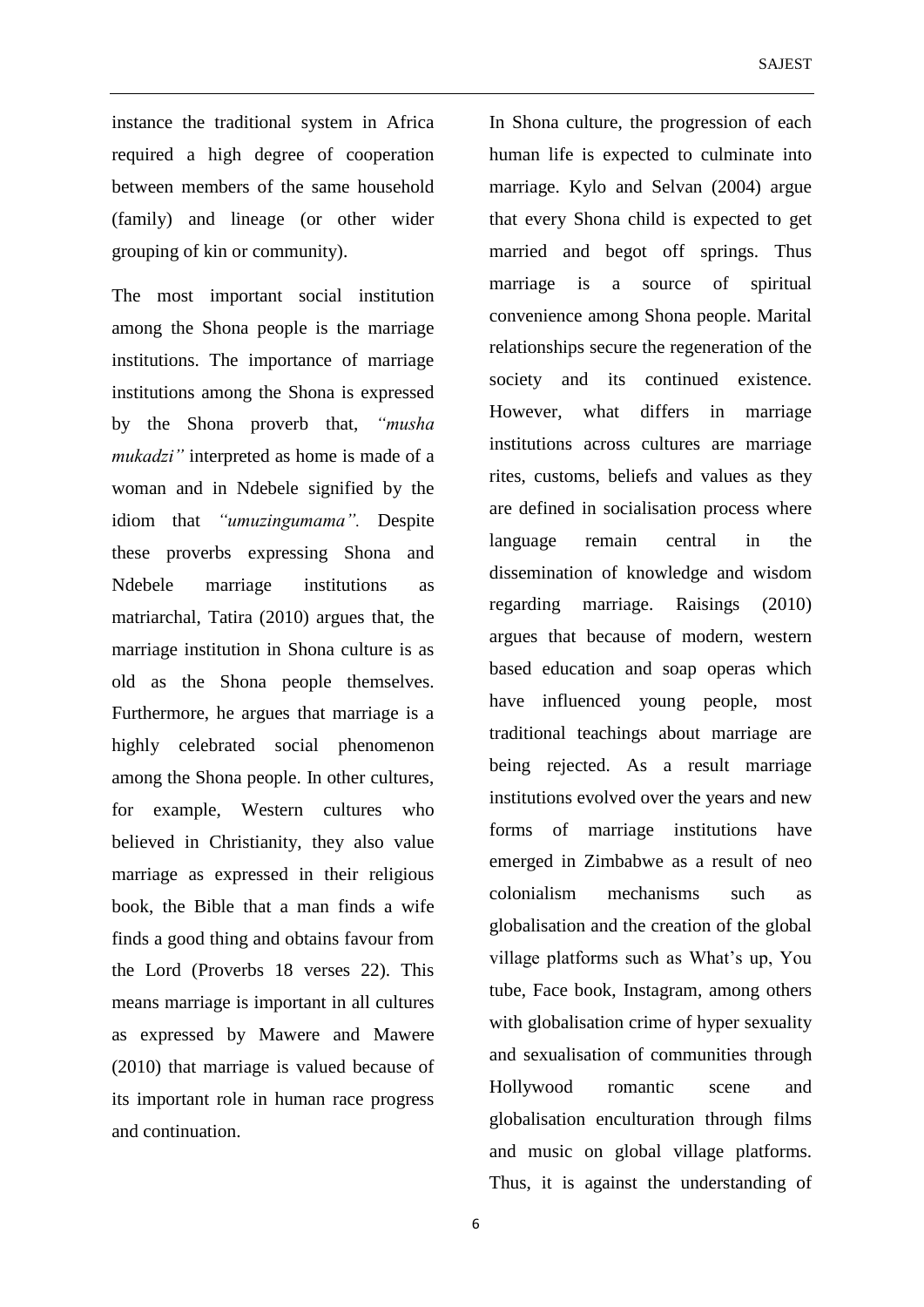Shona marriage institution that the researchers in the paper interrogate the depiction of marriage institution in *Wenera diamonds*.

# **2.0 Materials, Methodology and theoretical exposition.**

The article's primary source of data is the television drama, Wenera Diamonds which was screened every Monday at 7.30pm in the evening. Wenera Diamonds is a local Zimbabwe television drama that focuses on the business world that revolves around Wenera Diamond, run by one family that ends up mixing business and personal affairs. As a work of art, the drama captures the socio-political issues of the day, family disputes and marriage issues included. It is against this understanding that the drama reflects some of the burning issues in marriage unions in neo-colonial Zimbabwe hence a critical reflection of marriage institution depiction in the drama series.

### *Content analysis*

On the methodological path, the research uses qualitative method specifically content analysis to derive various depictions in the drama under study. Content analysis is defined as the systematic reading of a body of texts, images, and symbolic matter, not necessarily from an author`s or user`s perspective (Krippendorff, 2004). It is a research technique for studying documents and communication artefacts, which might be texts of various formats such as pictures, audio or video. One major advantage is that, it does not require the collection of data from people since is the study of recorded information or information which has been recorded in texts, media, or physical items. This research uses this technique to make replicable and valid inferences in *Wenera diamonds* drama by interpreting and coding textual material specifically oral communication from these drama plays. In this study, the material from the selected drama is to be analysed step by step following rules of procedure, devising the material into content analytical units.

# *2.1.Theoretical exposition*

This article hinges on Africana womanist theoretical framework which is useful in expressing the reality of the Africana woman within the context of the Africana community. This theory is designed for all women and men of the black race and intended to inform the educational and political philosophies of black students in gender issues. Hudson Weems (1993) argues that the solutions for African people cannot be found or resolved within the context of an alien ideology. Given the fact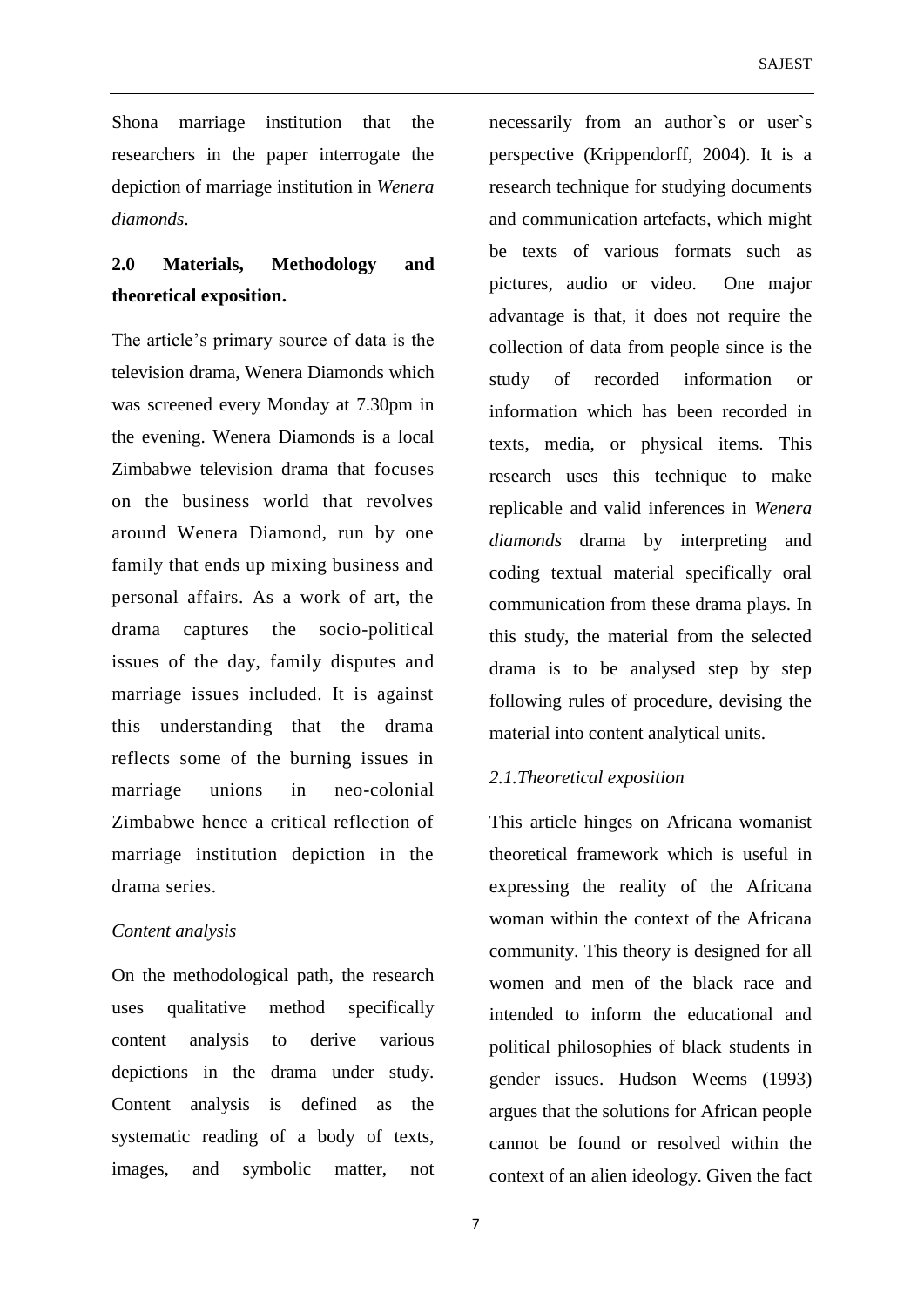that rapid urbanisation and globalisation as neo colonial mechanisms are alien mechanisms among the Shona people, one is left wondering the extent to which its values and teachings can successfully construct Shona marriage institutions. The assumption that Africana Womanist is rooted in African traditional culture expresses that it is a position to address the challenges of Shona women and men without conflicting with their values, beliefs, customs and tradition in the marriage institutions.

As Hudson Weems (2004) argues, as a race, the most powerful part of our experience with the Western world is the "dewomanisation" of women of African descent, it is true that to successfully destroy a people its female component must be first destroyed. She argued further that, the female gender is the center of life, the magnet that holds the social cosmos intact and alive; destroying her is destroying life itself. Thus on the gender question, Africana Womanist is fresh air in the stuffy closet of Eurocentric verbiage. Amongst the eighteen descriptors posed by this theory, the study is going to use only six descriptors which are, family centered, male compatible, strong, mothering and nurturing, genuine in sisterhood and whole. These descriptors are important attributes of African woman. They reflect on some of the important attributes and qualities which a typical African woman must possess and practice in this neo colonial age to preserve and understand marriage institution in their context.

### *2.2. Existentialism*

It is important to bring to light existentialism theory since part of the analysis in the paper is guided by the philosophy. Existentialism is the brainchild of Kierkgaard a religious philosopher, Nietzsche an anti-Christian, Sarte and Camus who are both atheists. Their ideas came as a result of the Great Depression and World war 11. It is a  $20<sup>th</sup>$ century theory that is concerned with finding self and the meaning of life through free will, choice and personal responsibility. Existentialism believes that a person should not be forced to choose and be responsible without the help of laws, ethnic rules or traditions. Thus, the depiction of marriage institution in *Wenera diamonds* are somehow influenced by the theory considering the environment in which the play is done. The philosophy takes into consideration that there are things that are not rational, human nature is chosen through life choices and society is unnatural and its traditional religious and secular rules are arbitrary. This therefore means that the society cannot impose or demand that an individual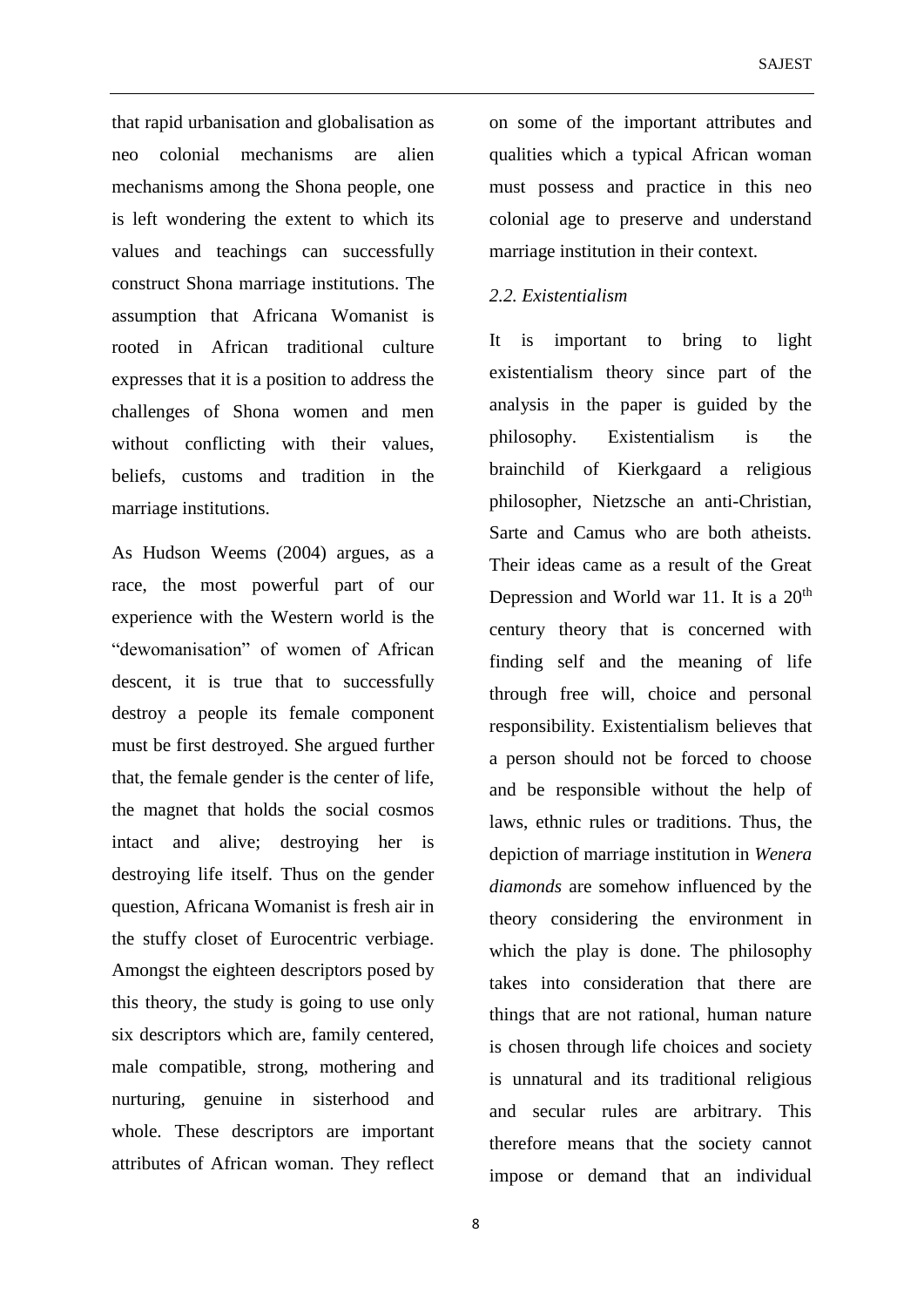should follow their beliefs, values or rules as that dehumanises them and reduce them to objects. Rather existentialism stresses that a person's judgement is the determinant factor for what is to be believed rather than by uninformed or secular world values. Against this understanding, some of the ideas that come out of the depiction reflects on the playwright's dependence on the theory.

#### **3.0. Results and Discussion**

The results and discussion section are discussed concurrently for avoidance of repetition as the researchers discuss the depiction after identifying how marriage is portrayed in the drama.

### *3.1. Marriage as union of convenience*

In *Wenera Diamonds (2017)* marriage is depicted as a union of convenience. Marriage of convenience is contracted for reasons other than union out of love. Instead, such a marriage is entered into for personal gain or some other sort of strategic purpose. In *Wenera Diamonds (2017)*, marriage is hinged on the fact that marital hope or marital setup remains as a survival option in Shona tradition today as depicted in female and male characters such as Gugu, Donna, Tsosti, Bheki, Simbi, Madhiga, Boss T One, Kedah and Trevor. Sometimes driven by poverty and the desire for a better life, many women

and men find themselves using marriage as a commodity in exchange for materialistic goods, money, accommodation or other basic necessities. Gugu chooses to get married to Boss T One for money and accommodation, the same with Trevor who is sexually interconnected to Chioniso (*Chichi*) and Tanya in order to survive. Donna is married to Bongani then later moved to T One. Donna moves to T. One where there is financial stability and high class residence. Maria a maid to Donna finds an opportunity of the space created and gets married to Bongani because of the need of luxurious life. Turning to the blue house, Tsotsi is engaged to landlord's daughter and ready for marriage in order to secure a residence. On the other hand, Kedah is getting married to Tanya, their relationship is not mature enough for marriage but Kedah quickly makes an arrangement to pay lobola. All these marriages and marriage arrangements in this drama show that between the two partners one is pushing for marriage or entering into marriage for personal gains or some other sort of strategic purposes.

This depiction implies that, the conditions of modernisation, globalisation, rapid urbanisation and use of the United States dollar, life due to neo colonialism is less stable, more uncertain than in the traditional past. This alone makes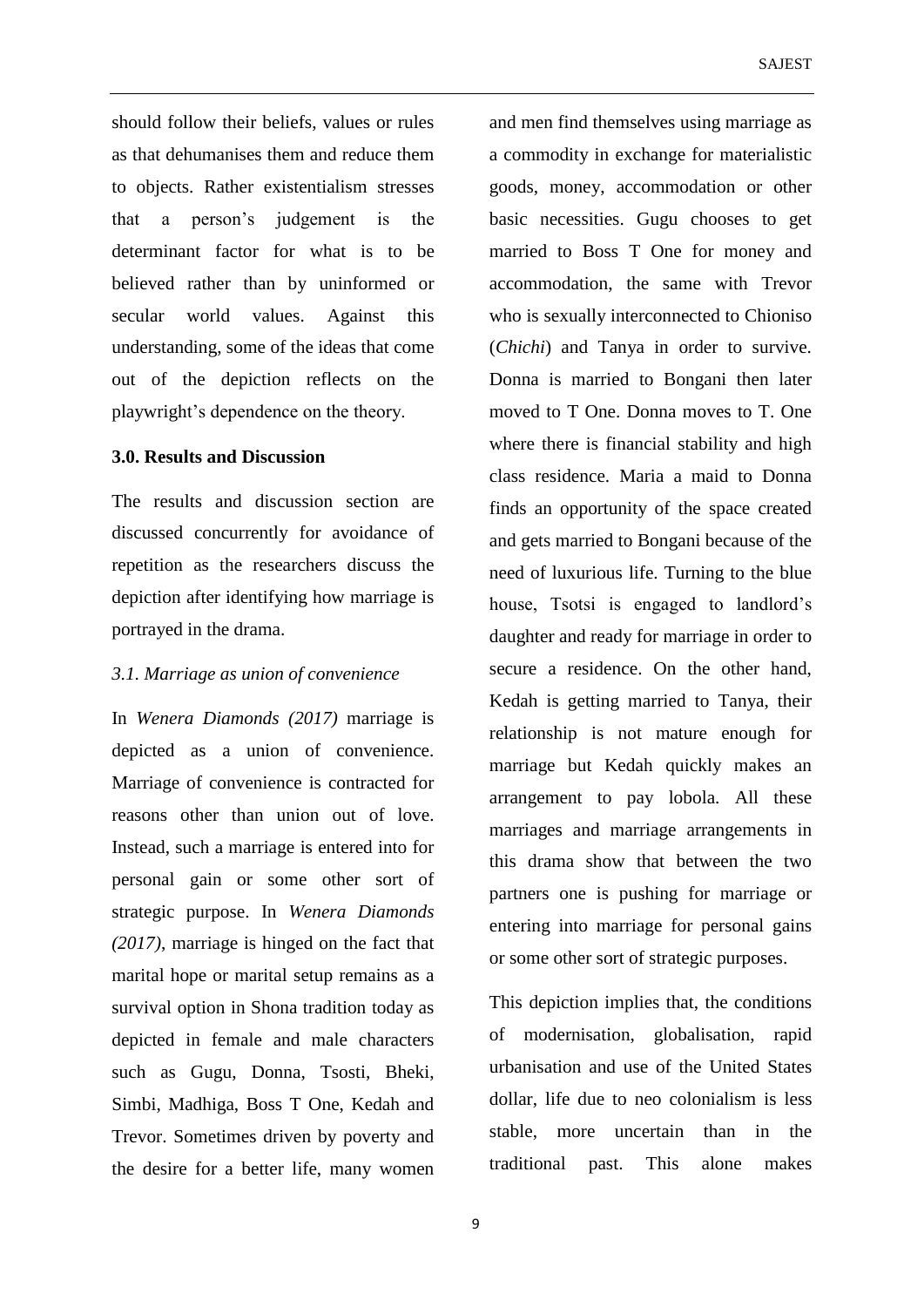responsibilities of marriage especially heavy for the young men and women. Neo colonialism brought a number of diplomatic economics with its former colonies the most notable being the introduction of United States dollar which has caused severe economic hardships among the Shona people. As a result easy strategies for survival emerge to the point of viewing marriage itself as a survival tool. Young women are now gunning for established men while the young men are also in search of established women for survival hence the social institutions particularly the marriage institutions became vulnerable as above. Most characters in this line of marriage face a stunted future of domestic violence, single parented children, and marriage breakups. By fleeing their traditional culture, the most characters in the drama have become human rights victims with no parental protection or legal rights.

The era of neo colonialism brought in new mechanisms of interaction with former colonisers through the use of modern technology such as smart phones, social media plat forms such as Face book, What`s up, Skype among others. Such platforms have become platforms of hyper sexuality and cultural domination by the former colonisers. This article argues that, the Shona people`s interaction and

integration into global system at this period has played a role in what the Shona marriage institutions is today. On a balance of probability, there is the temptation to conclude that the consequences of globalisation on the Shona people in particular have rather been negative as observed in the depiction above.

In defining and explaining globalisation, Nsibambi (2001), incorporated five concepts. He defined globalisation as a process of advancement and increase in interaction among the world's countries and people facilitated by progressive technological changes in locomotion, communication, political and military power, knowledge and skills, as well as interfacing of cultural values, systems and practices. From a critical analysis of the above definition Nsibambi (2001) is of the view that globalisation is not a value free, innocent, self-determining process. It is an international socio-economic and cultural permeation process facilitated by policies of government, private corporations, international agencies and civil society organisations. It essentially seeks to enhance and deploy economic, political, technological, ideological and military power and influence for competitive domination in the world. According to Jeremy (2004), globalisation is a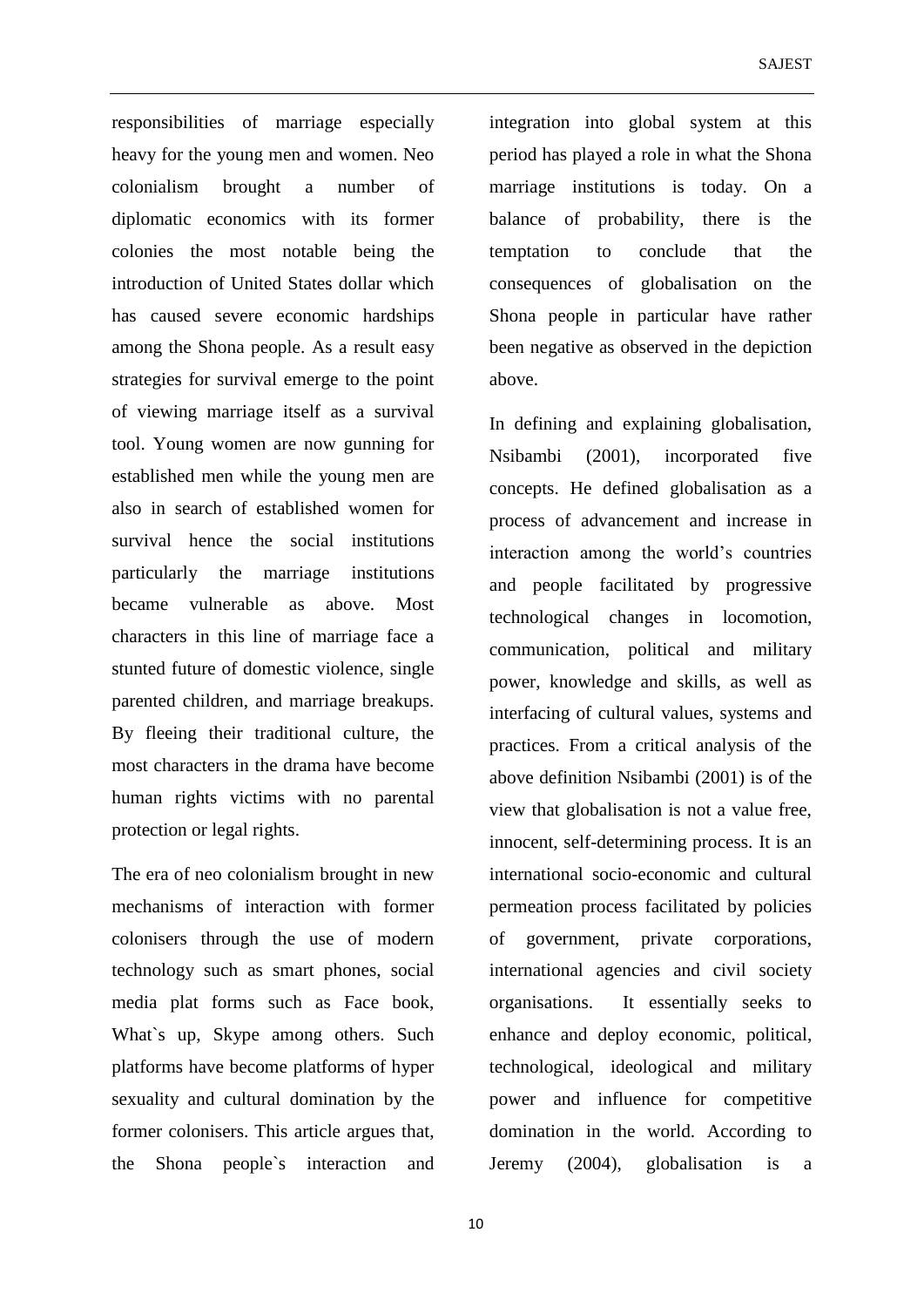declaration of war upon all other cultures, and in cultural wars, there is no exemption for civilians; there are no innocent bystanders. It can be described in this article as a confrontation between global civilisation and local cultures as the case in *Wenera Diamonds (2017).*

However, choosing marriage as a safe haven to escape life`s challenges does not always translate to happily ever after as observed in marriage break ups, violence, unfaithfulness, crime and arrest in the drama. When marriage is perceived as convenience then the traditional purpose of marriage is distorted. Marriage institutions among the Shona people are governed by cultural values, beliefs, norms, rites, rituals and traditions. This means marriage has cultural aspects that there are certain things one should do before pronounced married. Western neo colonial mechanisms have caused human problems in Shona societies hence social institutions like marriage has turned into *njake njake* (Everyone does his own). Kedha wants to revenge T-one because the conveniences that he thought he would enjoy are no longer there.

### *3.2. Marriage as nuclear family*

Another depiction from *Wenera Diamonds (2017)* is that marriage is perceived based on nuclear family. Tatira (2010) argues that the institutions of marriage is union

with assigned roles that are defined by the individual`s culture; it is mutual union and a rite of passage which unites two people, two families and even two societies and enshrines obligations and values. The family structures are established on collective relationships with members of extended family. Houston (1979) complements with the view that the family is at the core of a social structure in a community it is that family which continues to define the gender roles as they are perceived by the society. The extended family was built on collective material cooperation and was the responsibility of all members within to maintain such a coordinated relationship. This collective action brings about positive reciprocity which is important in maintain equilibrium in the marriage institutions (Chirozva, 2001). In Shona culture, family is the basic unit of society. It is not confined to the husband, his wife and their children but it is extended to encompass other people of the clan. Mbiti (1996) resolves that, for African people the family has a much wider circle of members than the word suggest in Europe or North America. In traditional society, the family includes children, parents, grandparents, uncles, aunts, brothers and sisters who may have their own children and other immediate relatives in traditional life, individual does not and cannot exist alone except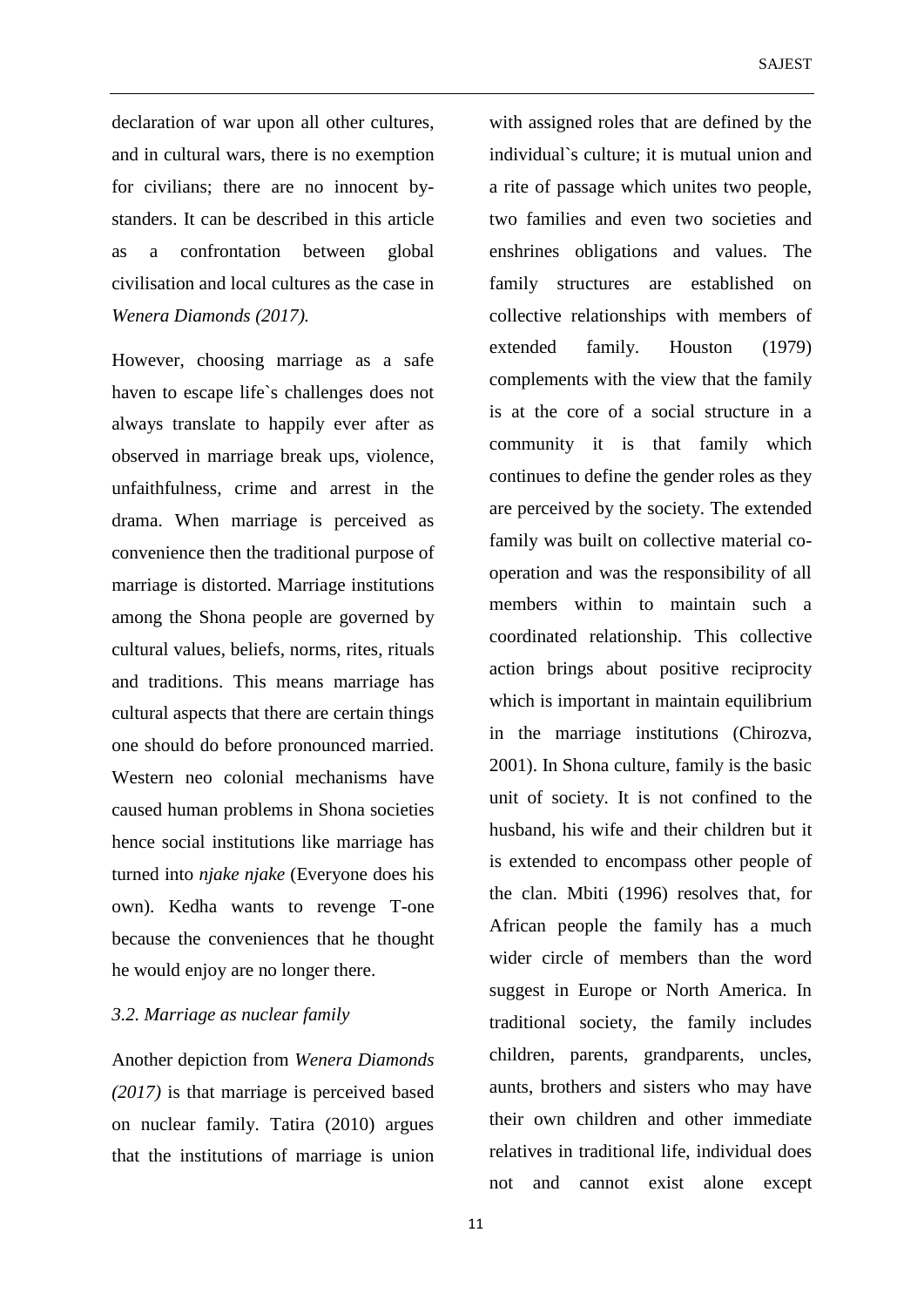corporately. Man owns his existence to other people and only in terms of other people does the individual become conscious of his own being, his own duties, his privileges and responsibilities towards himself and towards other people.

As everywhere in African continent the social transformation of the marriage institutions still remain an ongoing process in this period of neo colonialism. Neo colonialism has certainly transformed the Shona marriage institutions into a fractured state. *Wenera Diamonds (2017)* has factiously presented the centrality of the nuclear family among the Shona people today. In other words the drama fulfils Achebe`s notion that there is no art for art`s sake (Achebe, 1988). However, rapid urbanisation, have created a trend towards nuclear families, and individualism in the cities as between T One and his brother Bongani. Bongani moves out of family home and the two are rivals, when Tanya is getting married by Kedah; people involved are Murehwa, *Tete*  who was never married, Tanya, and Prophet Sticks who also loves Tanya. There is no coordination with Bongani and other members from the extended family. That is life in the urban, it has no relatives, brother or sister.

*Tete`s* role is very central in the family in Shona culture. In addition, her roles in the

Shona traditional marriage customs is to coordinate marriage proceedings and to make sure that there is unity among families. In *Wenera Diamonds (2017) Tete* fails to represent her traditional roles in putting the family together, she is not even concerned with Bongani or visiting him, she is failing to unite the family everything is upside down. She is denying her traditional roles, as Bongani feels unwanted, frustrated and out casted by other family members. She goes to the extent of taking sides. Where she thinks she can benefit economically, that is where she goes which could be the result of cash economy in the era in which the play is done.

Africana womanism is perceived as self namer, self-definer and authentic. Selfnaming is one of the prominent attributes of Africana womanism. Weems (2004) postulates that naming holds a significant role in African culture since the proper naming of a thing gives its existence. herefore, the appropriate naming in Africana womanism is a prerequisite for the survival of Africana woman. *Tete* a name in *Wenera Diamonds (2017)* is expressive of her identity, role and cultural reality and indicate respect and status in familial relationships. The way *Tete* behaves and her failure to execute her duties show that she has fall a victim of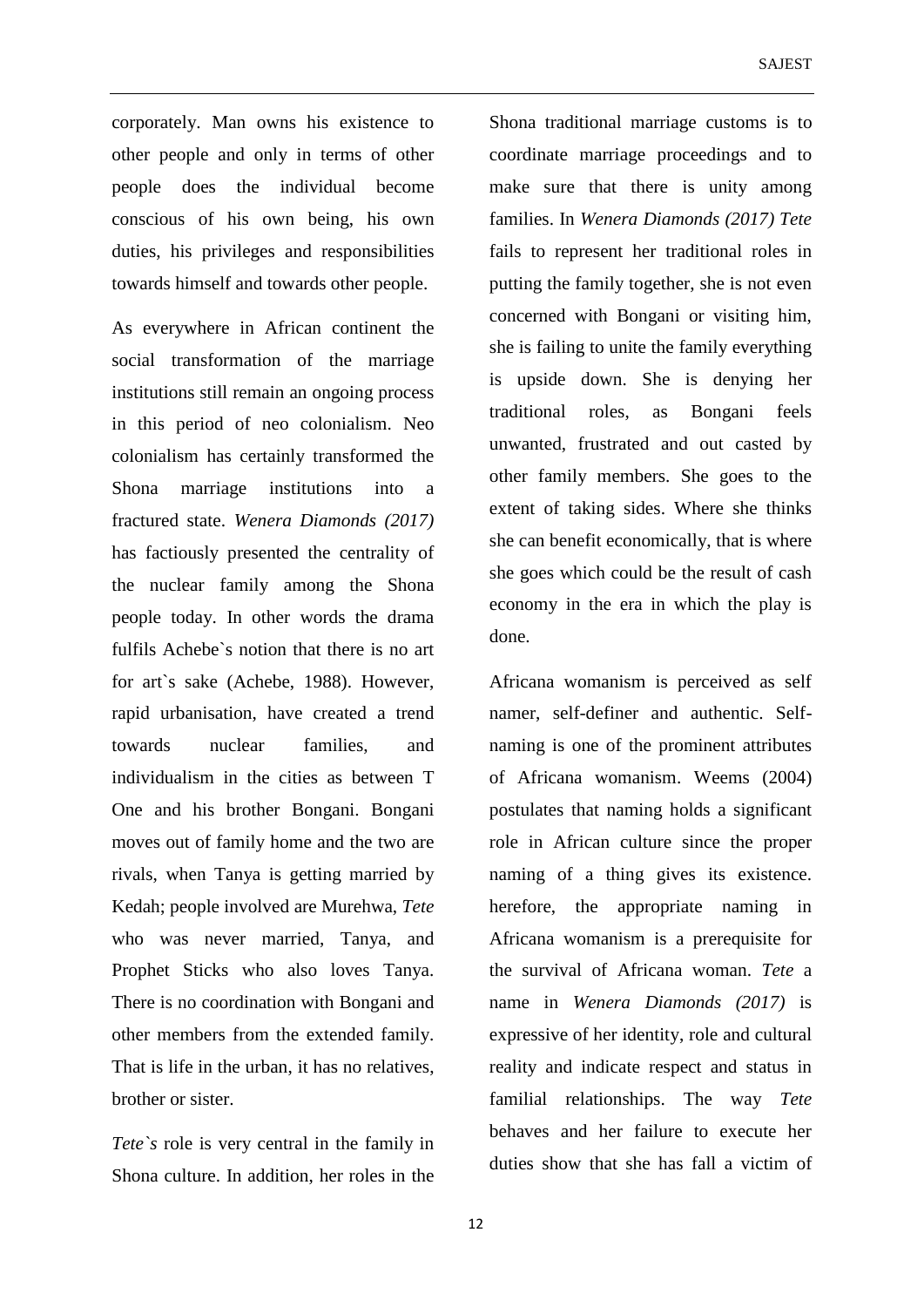neo colonial mechanisms in this case urbanisation, a victim of calculated deception. Her name fails to reflect her authentic personality as expressed by Weems (1993) that, Africana woman should have a name that reflects her authentic personality and identity related to her cultural background. *Tete* is a female character exposed to Western culture through urbanisation and modernity and led the family to suffer destructive impact of urbanisation.

*Tete* fails to provide love, care and attention to the family. There is no connection between male and female as equal rights are at the centre of progress which results in conflicts and disagreements. In Musodza family structures, that make people sit down under per review is vanishing and the taboos of shame and dignity are also evaporating so a man or a woman can conduct themselves immorally without worry of the society`s shame. Due to nuclear families established today disputes which once could easily be fixed by intercession are now reasons for irreconcilable squabbles as observed between Bongani and T One. However, Weems (2004) explicates that, the African womanist perceives as the companion to the Africana man and works diligently towards continuing their established union.

Rapid urbanisation and modernisation are notable circumstances connected to the emerging of family nuclearisation in the Shona marriage institutions. Rapid urbanisation and modernisation have created changes in the marriage structures. Goode (1964) observed a situation that, for the first cultural contact in human history the social history the social systems are evolving fast with the traditional family usually extended breaking down. African literature has long before argues that before urbanisation and modernisation the extended family type was the majority and was a practice highly observed with honour and responsibilities. Such a tradition makes the Africans one people, and promotes sisterhood and family centeredness. Hudson Weems (1993) defines this attribute as a reciprocal one, one in which each gives and receives equally, in this community of women all reach out in support of each other, demonstrating a tremendous sense of responsibility for each other by looking out for one another`s shared experiences.

The movement of people from rural to urban life was accompanied by the rise of the state and both the idea of capitalism and Protestantism which resulted in nuclear families and the result was the weakening of kinship relations. Such human transitional movement affected the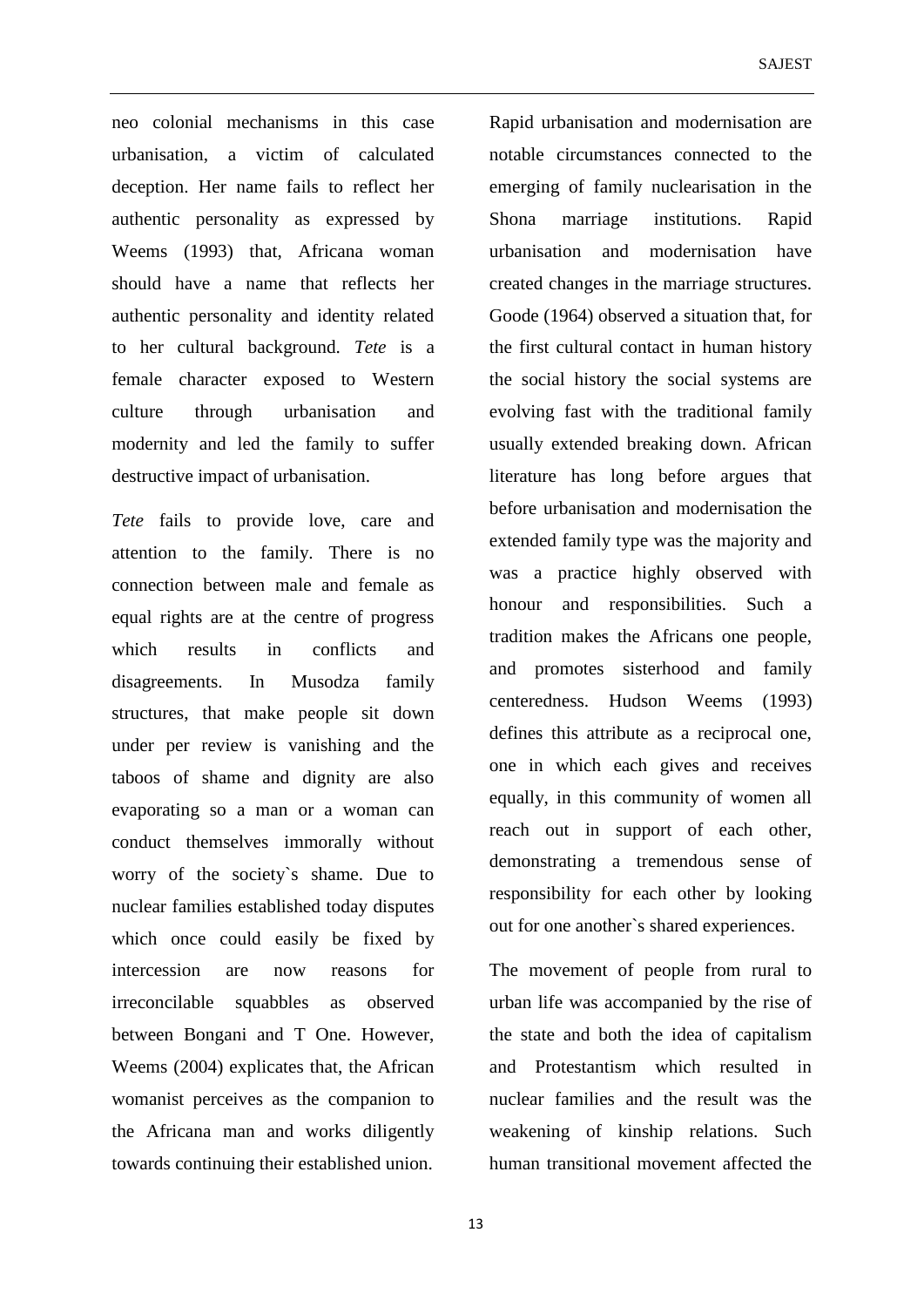basic unit of social institutions such as marriage to contra-cultural obligations among individuals, (Berry, 1981). A simple basic type of a society was made more complex composed of less blood relations and promoted personal types of relationships in the marriage institution. When marriage institution became nuclear challenges are faced which resulted in marriage break ups and domestic violence. This article argues that, the effects of urbanisation and modernity on the Shona traditional marriage institution is much on the change from extended family to nuclear family structure as it is on a shift in the values, attitudes, and habits of the individual in relation to the family. The family became free from its traditional attachments despite remaining a social structure as seen in the drama. Bongani and his wife detach themselves from the extended family and as a result the values and attitudes that they put on the family is different. They no longer care for anyone and their way of living is influenced by the urban environment they are exposed to.

The other exacerbating factors to the growth of nuclear family marriages is the conflict between Christianity and African tradition. The relationship between Christianity and African culture has been construed in many ways, resulting in an exclusivist affirming of one over against the other. This means that African traditions and culture are rejected as 'un-Christian. Christianity as a religion is set apart from African culture and traditions. Both are valid in their proper place, but should never be allowed one to interfere with the other. Integration of the two has brought severe challenges in Shona marriage institution. Although culture is dynamic, shared and learned, this article argues that any culture which seeks to dominate and override another culture is aggressive. Christian doctrine has made the Shona people to believe that their marriage practices are evil to the extent that most women and men in *Wenera Diamonds (2017)* are transformed to observe life as based on individual entity not a collective entity. The effects of Christianity are brought in the drama by Prophet Sticks who stand at the centre of Musodza family. The prophet failed to solve the challenges being currently faced by the family, something which indicates that it is not foreign culture that settles African problems. The only solution is in the indigenous culture. The prophet instead of uniting the family he is even showcasing the wrong doings of Bongani to intensify anger and hate between brothers. As this play is the replica of the Shona world view today, the results obtained from the drama shows that Christianity has brought much confusion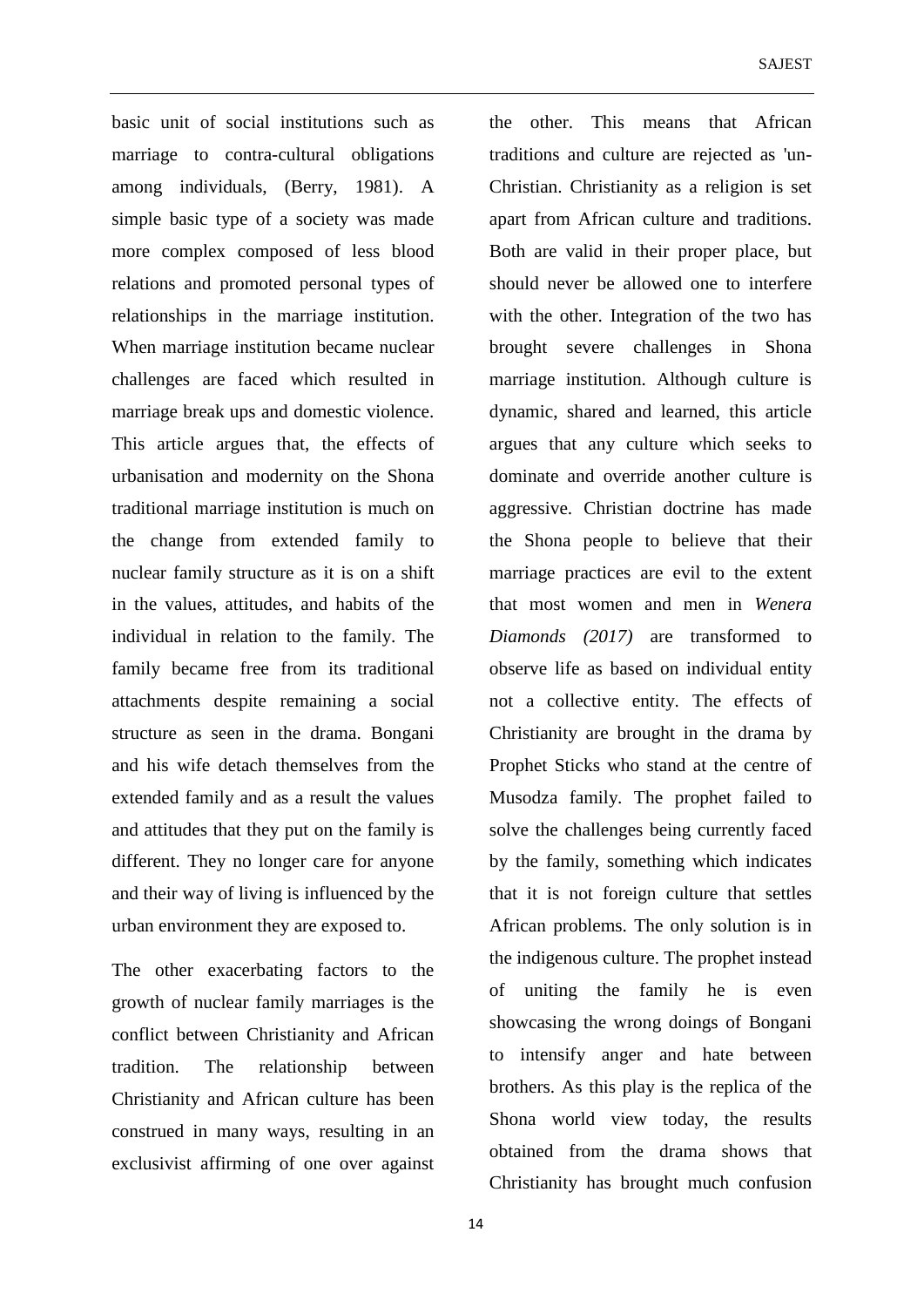and destruction in Shona traditional families and communities at large as expressed in a letter by King Leopold II of Belgium to colonial missionaries in 1883. Prophet Sticks goes further to show his interests on Tanya when he really knows that Kedha is in the process of wanting to marry her. Failure to respect Tanya as someone else's wife is a clear indication that Christianity is misplaced given his status as a Christian Prophet.

## *3.3. Marriage of despair*

Most marriages in the drama are marriages of despair. Despair is defined as a condition when characters are exposed fighting in their social institutions, in this case marriage institutions. However, the conflict is a result of frustrations, impediments and lost hope in both female and male characters as they embrace neo colonial mechanisms. Bheki`s hope was to finish her nursing course which she cuts short because she is married to Humba who denied her access to pursue her studies. All Bheki had been aiming does not come true and there is friction between Bheki and Humba. Humba lies on traditional custom that a woman`s responsibilities are child bearing, nurturer and mothering while Bheki is within the modern society of gender equality. Bheki views Humba as deeply rooted and more assigned in the tradition. All problems in

their marriage are observed as being caused by Humba who is vehemently remained a staunch cultural disciple. This article posits that, the strong correlation among Africana womanist attributes is family centeredness, compatibility with her man and mothering. Weems (2008) elucidates that, the Africana womanist insisted on identifying herself as mother and companion, is family centred, as she is more concerned with her entire family rather than with just herself and her sisters. Distinguished from white women who, as Weems (2008) announces, as seek to replicate the individualism of White patriarchal capitalism. In Musodza family conflict is witnessed between T One and his wife Gugu. For T One his marriage to Gugu is an impediment to personal gratifications as they are always in quarrels on who should do what. While Bongani`s marriage to Donna is dominated with violence and squabbles because Donna is searching his lost hope of getting married to T One an ambition she later fulfils despite having fuelled hostility between brothers. This article argues that instead of marriage to act as the haven for devasted people, the despair is being nurtured in the crumbling marriage institution.

Characters in marriage are failing to design and create a proper social progress due to cultural conflicts. The continuous change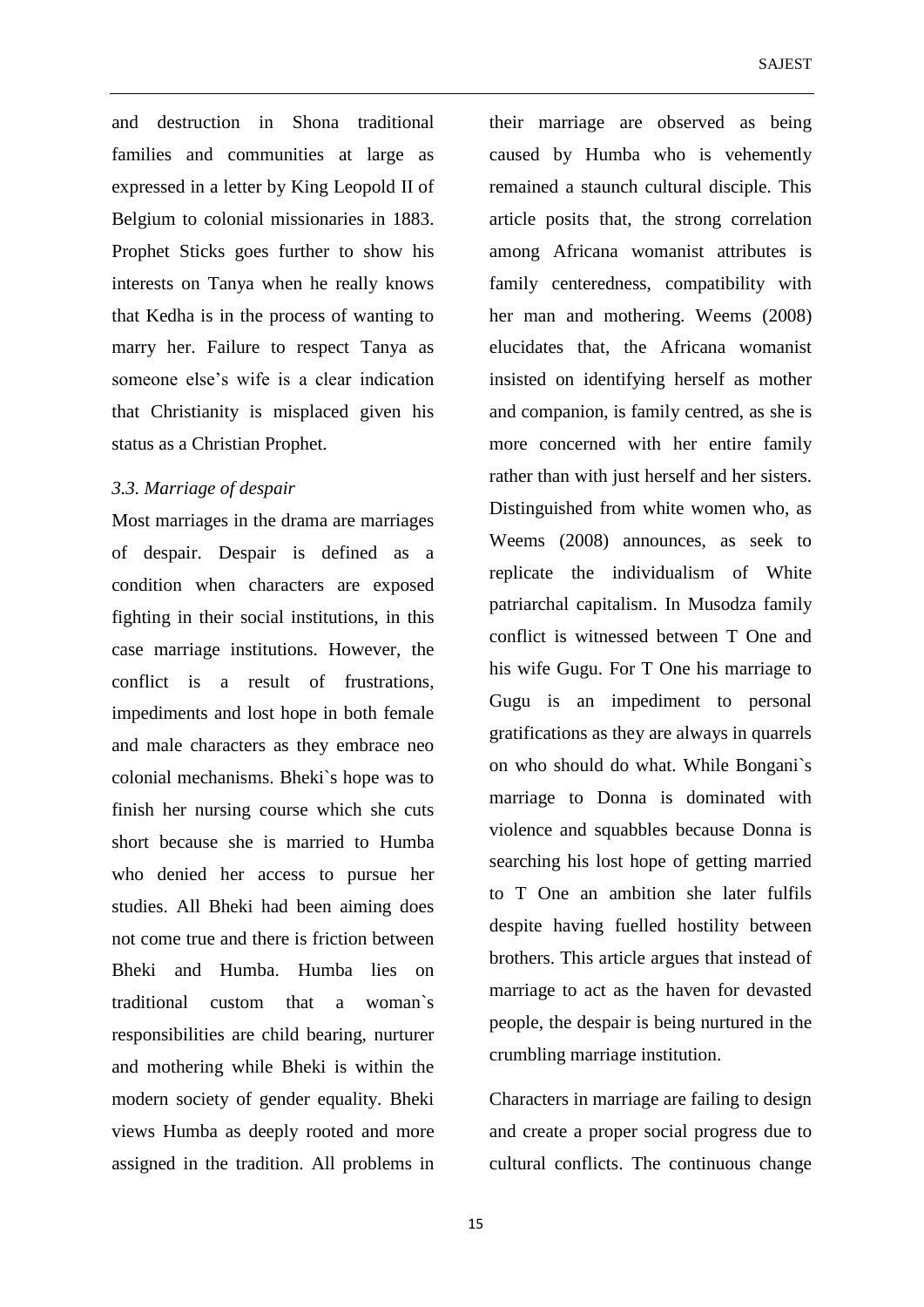and different perception of life has resulted in continuous frustrations, hopelessness, and fear of the unknown between these characters hence marriage of despair. There is no male and female compatibility women deny their roles also as nurtures, the mothering features which the Shona culture values is shrouded in the mist of antiquity. The coordination in gender roles as reflected in the traditional marriage institution is analysed in this drama as dismantled and disconnected. The institution is just but a circuit without a switch. In fighting against this despair there is marriage break ups, domestic violence, frustrations and revenge as witnessed between T One and Gugu, Bongani and T One, Humba and Madhiga, Bongani and Donna, Trevor and Tanya, Trevor and Chichi, and between Simbi and Tanya. Characters are deciding the future and efforts that create an atmosphere which saves personal interest. Thus, there is no single direction these characters are heading towards as they are pulling in different directions. According to Hudson Weems, (2008) Africana woman is perceived as male compatible, they are not in conflict with their male counterpart but join together in fighting against any form of dominance or oppression. Such attribute is missing in all marriages in the drama as observed above.

The period of neo colonialism is marked by new waves of literary theories. There is no way this article analyses this drama without penetrating into the playwrighter`s mindset. It is then discovered in this article that the playwright is also a victim of neo colonial literary ideology. The circumstance surrounding the depiction is influenced by existentialism a literary phenomenon which advocates that selfmeaning of life is obtained through free choices and individuals` capabilities (Mapako and Mareva, 2013). From Mapako and Mareva, (2013) understanding of existentialism means that the drama`s underlying concepts of existentialism are human free choice which expresses that human nature is selected and influenced by life choices, believe in fighting struggling for life, decisions are subject of stress and consequences, not all features of life are rational, society is unnatural and its traditional religious and secular rules are arbitrary. Thus existentialism as portrayed by the playwright is not on the support of social values and social control of the individuals. This theory is against the traditional roles assigned to individual by his/her society. The ideology of existentialism assign that individuals are brought into existence first without a predetermined nature and only later individuals construct their own nature or

16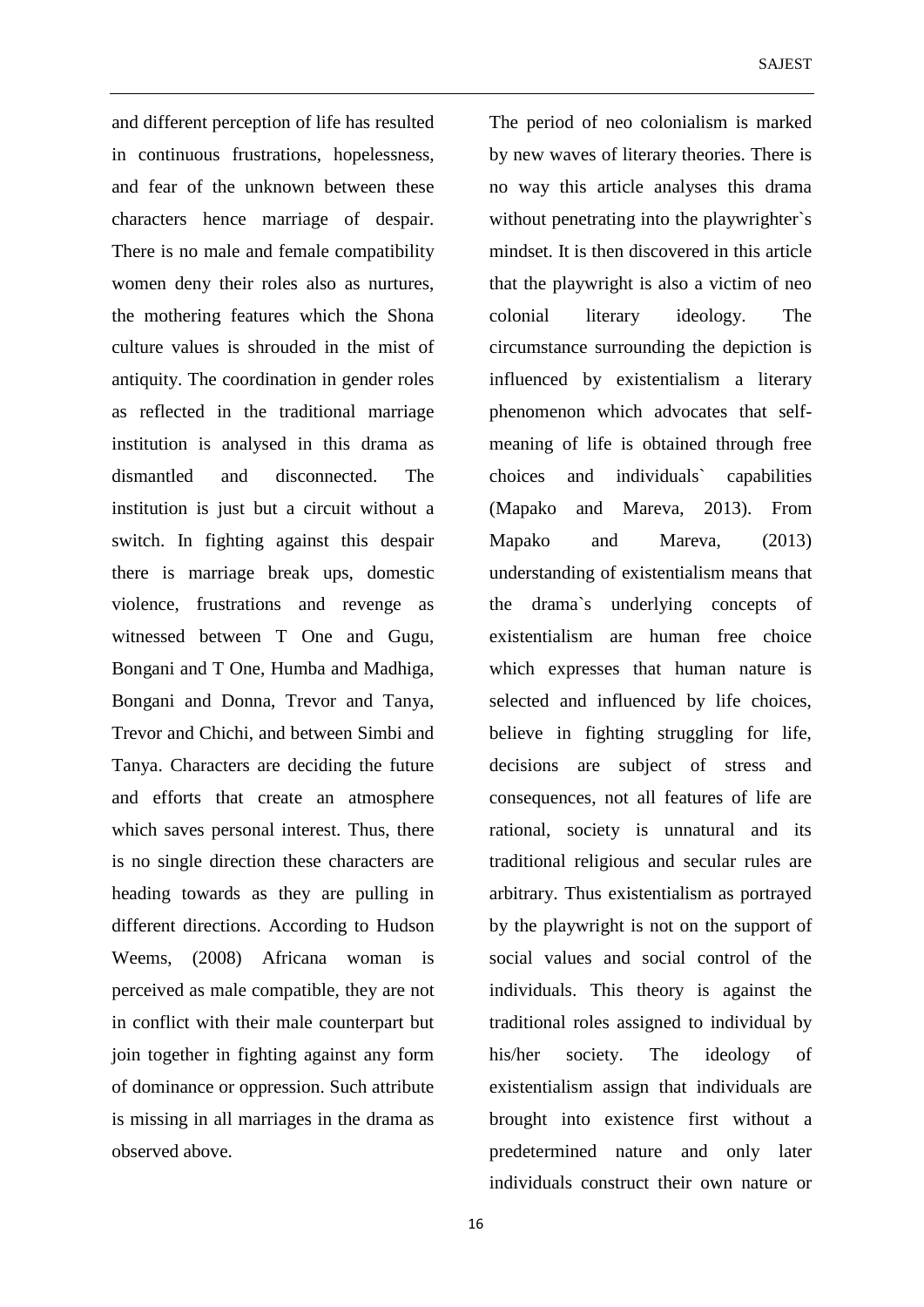essence through personal actions (Mapako and Mareva, 2013).

However, this theory failed to enlighten the playwright that culture is the first contact feature with an individual before brought out in her mother's uterus, he is nurtured by it through socialisation hence foreign imported cultures will never have any solution to an individual who was never nurtured by that culture. Existentialism mission is to transform the general public`s perception of marriage institution so as to facilitate the Western neo colonial agenda by placing the Shona race in a sleeping mode believing that life is absurd, it is full of frustrations, unfair and oppressive. This literary theory argues that human beings are trying to find out whom and what they are in life as they formulate and make choices based on their experiences, beliefs and outlook. Hence, when culture fails there come frustrations, anger, and revenge as witnessed in the drama. Existentialism is behind the characters in drama that reject the imprisonment imposed by society through social customs, values and traditions. The characters assert their own independent philosophies and approaches to life but are left vulnerable to the absurd world hence disintegration in marriage as a result of despair. This article argues that a literary theory should be a tool which shall provide the needs of the people as Weems, (2004) expressed that, the Africana womanist....perceives herself as the companion to the Africana man and works diligently towards continuing their established union.

As mentioned before that one major symptoms of existentialism are conflicts and fighting with life. Fighting with life clearly mean conflict with other human who fail to comply with the victim's personal wishes as in the drama T One discovered that he had been deceived by Gugu after the truth that was never to be uncovered has been while Bongani discovered also that she has been deceived by Donna who later turns to his brother T One. The young man's soul was disappointed and destroyed. Tanya and Chichi on the other hand have been deceived by Trevor. In the blue house Madhiga is deceived by Humba, both the two are rejecting the profound traditional honour which align with age. In this play all generational both male and female are in marriage of despair. In addition, such characters are victims of circumstances, for example, Bheki is a victim of failed education and being dumped by Humba all such dead logs brings anger, frustration, loss of hope, and violence. *Wenera Diamonds (2017)* is presenting a fractured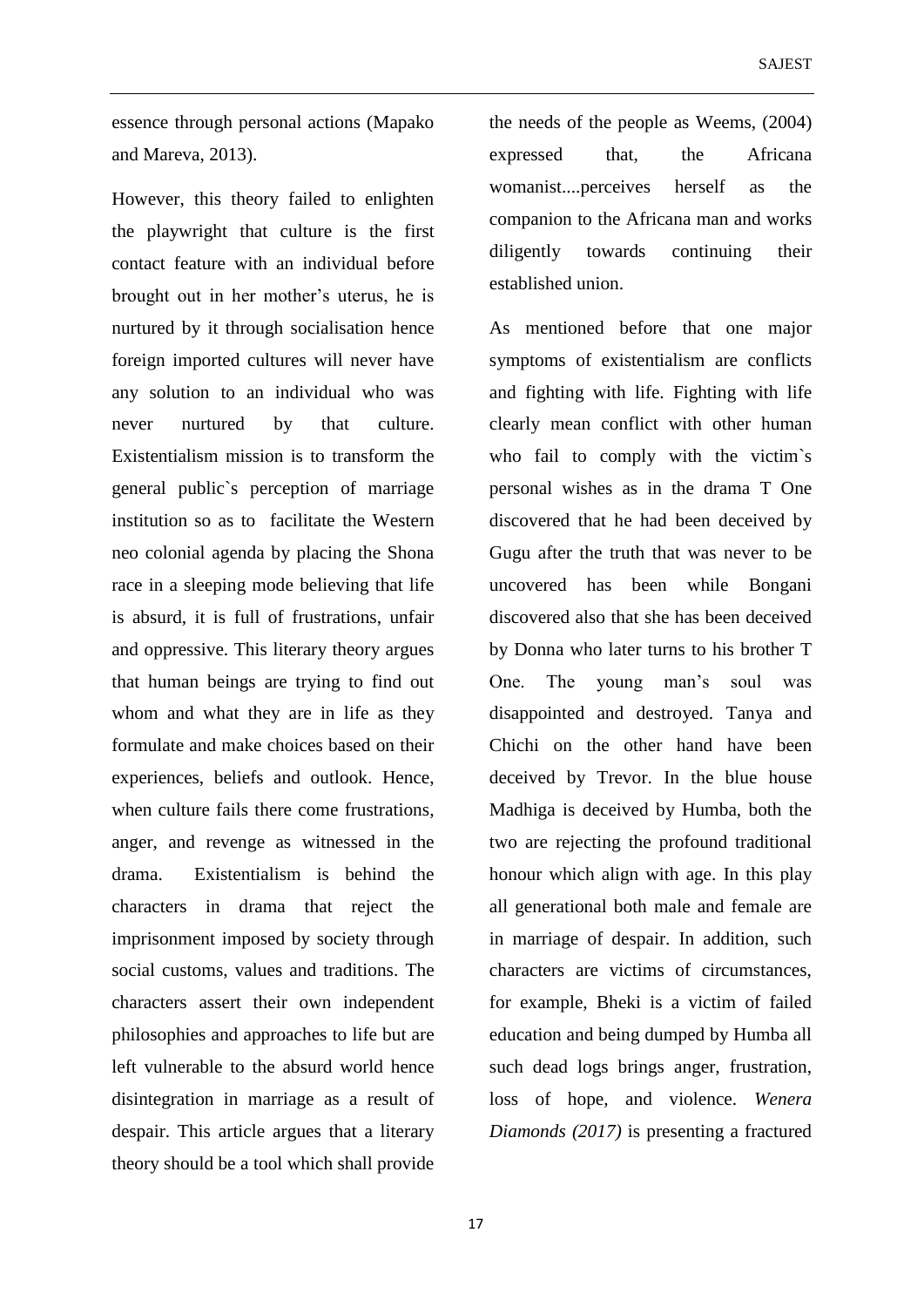marriage institution full of despair as a result of neo colonialism.

In addition, existentialism has affected the marriage institution to the point of living all generation vulnerable to despair due to new created philosophies and popular way of thinking and reasoning, that is, freedom to choose one`s preferred moral beliefs systems and lifestyle. Thus, the rise of existentialism literature in the  $19<sup>th</sup>$  century influenced the playwright`s perception towards the Shona traditional marriage institution. It is in such circumstances and interior monologues that individuals` true desires, yearnings, ambitions, impediments, anger and frustrations are reflected. In existentialist philosophy, man is always lamenting and this sense of despair seems apparent.

The despair is not a temporary mark but a permanent feature which makes all characters to fold their arms awaiting a final blow as viewed in marriage break ups, violence and attempted murder in the drama. Wa Thiongo (1972) literary expressed that, literature should indicate not only where the rain began to beat us and how severely but also how to save ourselves from perpetual exposure and our house from flood. Contrary to that the existentialist believes that there is no solution to life struggles. Yet the Shona traditional marriage values male and female compatibility to overcome problems and oppression. This article informs the existentialist that in Shona traditional culture people do not let the house flooded and the flood expected norm of life. The Shona communities believe in collective entity in problem solving.

*3.4. Marriage as an oppressive institution*

Marriage is perceived as oppressive by both male and female characters in the drama undermining the contours of freedom and personal gratification. This is clearly viewed in the character *Tete* (aunty) as she remained unmarried the whole of her life. She is caught in between Shona traditional culture and western culture. *Tete`s* character is described in this article as reaction in sabotaging and challenging the Shona marriage customs. According to Shona traditional customs an individual is expected to get married and have a family. Nicol et al., (2006) express that, the bond between black men and women is important to perpetuating the race, every black woman wants a man, a special somebody to fill a void in her life, one who makes her complete. The stance which *Tete* took is feministic, she advocated for woman`s liberation and freedom out of the traditional shells of culture perpetrated by men. The neo colonial period is marked by bilateral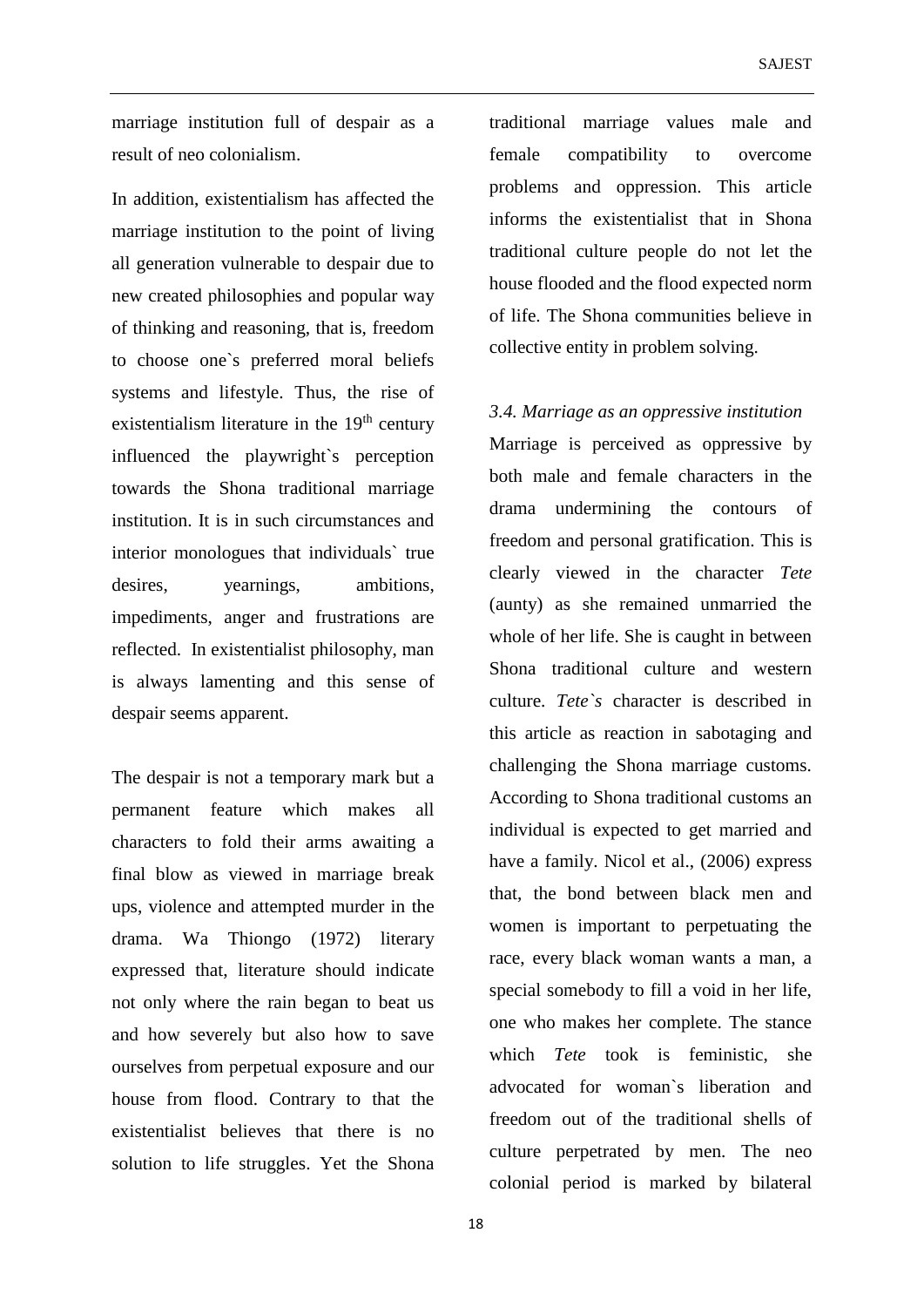agreements with western countries on gender equality which marked women`s movements as described by Banks (1986) who observed that the aim for the women`s awareness raising have autonomy which reflects to the revolt against the traditional customs about marriage roles, values and regulations.

The major objective of the movement is to obtain personal freedom and self-assertion a circumstance *Tete* answers on behalf of the general public in the drama. Here *Tete* indicated direct conflict on gender roles as she suggests direction on how the society should be run. Thus another problem brought in by feminism wave in the Shona marriage institution soon after independence to redefine cultural ground that provides their wishes and feelings. Feminists` penetration into marriage social institution as a political discourse against patriarchy and sexism has ruined the Shona perception on marriage as a whole patriarchy and sexism. Women want to be recognised in their own right and they are calling for a revolution against traditional rites of passage in this case marriage.

In Shona traditional marriage institution there is strong disapproval of people who wish not to marry or bear children. The Shona people`s most critical part in their experiences and contact with European gender philosophy is the "dewomanisation" of women of African descent, it is therefore a true notion that to completely destroy a people`s race, its female component must be first destroyed (Weems, 2008). This shows that gender in the Shona marriage institution is becoming primarily a women`s struggle and this shows the extent Western gender philosophies has continued ruining the Shona marriage institution at large. Hudson Weems claims that Africana womanist should be a self-definer conscious enough to create her identity in accordance with her cultural reality (Weems, 1993). According to Weems a woman is considered whole when with a male counterpart, thus the characteristic of wholeness and genuine sisterhood is factiously misrepresented throughout the drama.

# **4.0. Conclusion**

The article comes to conclusion that having battalions of graduates with bachelor`s, master`s degrees and PhDs will not help any nation in Africa win the neo colonial agenda, the knowledge becomes a bane if it is only used to pamper egos without changing mind sets. The neo colonialism mechanisms established by former colonisers' remain the extended project of imperialism indicating that colonisation is an ongoing process as depicted in the marriage institutions in the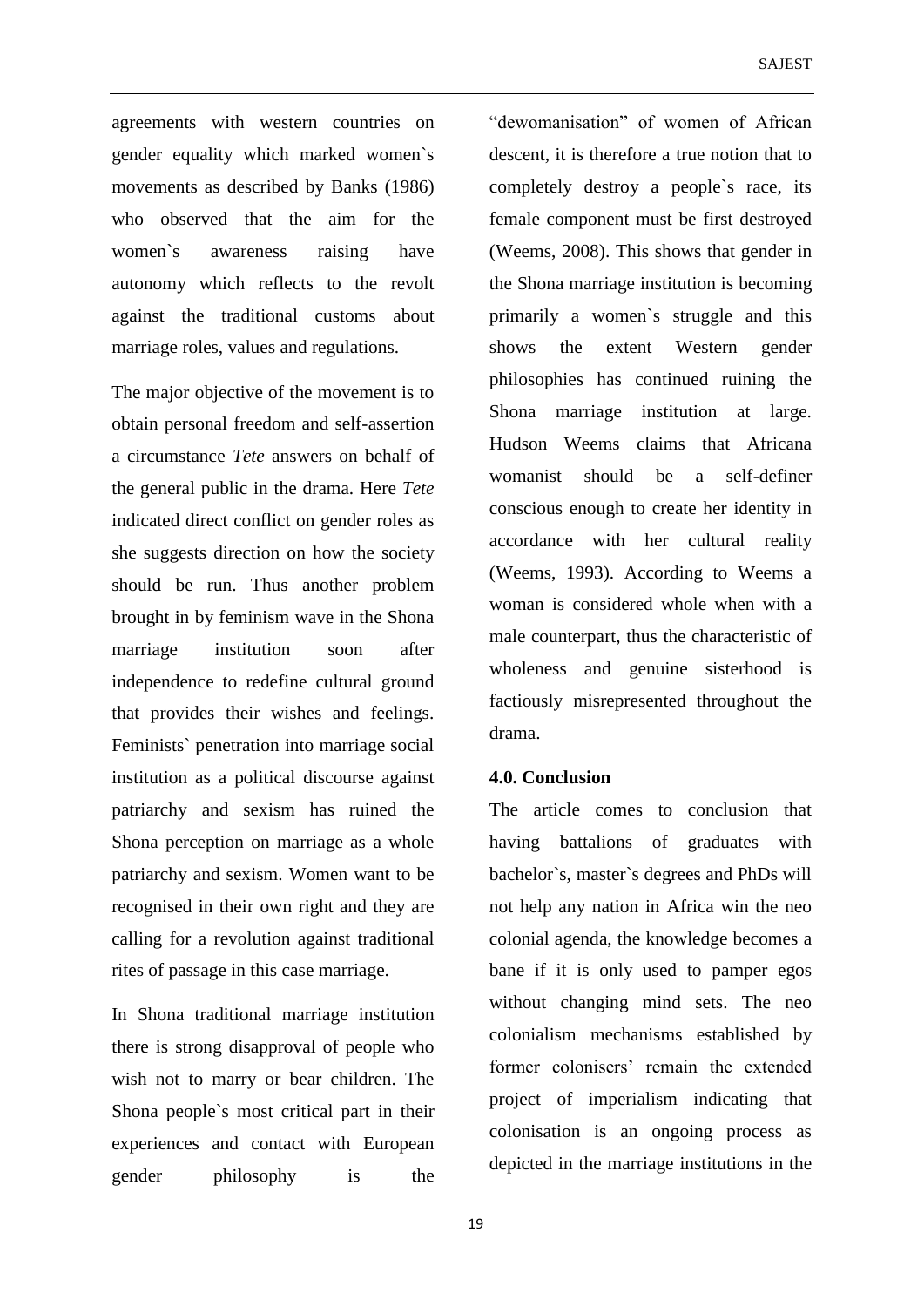drama analysed in the paper. The drama shows that there is a continuous progress of moral and social decay due to rapid urbanisation, modernity and globalisation to present and also indicating the failure of Shona communities to practically contest western philosophies and worldview.

#### **5.0. Primary Source**

*Wenera Diamonds,* Television Drama. Zimbabwe Broadcasting Corporation. Harare. Ndlovu, J. 2017 Production.

# **5.1. References**

Achebe, C. 1988. Hopes and Impediments.

Doubleday: Anchor books**.**

Banks, O. 1986. Becoming a Feminist: The Social Origins of 'first Wave' Feminism.

 University of Georgia Press, Olive Banks.

Berry, B. J. L. 1981. Comparative Urbanisation. St Martin`s Press, New York.

Chirozva, C., Mubaya, C. P. and Mukamuri, B. 2001. The African traditional family in

 Zimbabwe in an age of globalisation. Literature Review Report for Centre for Rural

 Development and Barefoot Education for Afrika Trust (BEAT) partner. Available from

[www.beatafrica.org/comm.pdf](http://www.beatafrica.org/comm.pdf)

Goode, W. J. 1964. World Revolution and family patterns. American Journal of Sociology.

69: 231-252

Goody, J. 1997. Kinship and Marriage in Encyclopaedia of Africa. South of Sahara. Vol 2.

Hendrix, L. 1998. Marriage in Encyclopedia of Cultural Anthropology, Vol 3

Jeremy, S. 2004. Localising cultures, Korea Herald January 13, 2004

Kripperndorff, K. 2004. Content Analysis: An introduction to methodology. London: Sage

Learning.

Kylo, P. 2012. A reflection on the African Traditional Values of Marriage and Sexuality.

 International Journal of Academic Research in Progressive Education and Development.

1: 13-24.

Magesa, L. 1998. African Religion: Moral Tradition of abundant Life. Pauline Publishers, Nairobi.

Mapako, F. P and Mareva, R. 2013. Vulnerability of mankind: An existentialist

 (Philosophical) interpretation of Charles Mungoshi`s selected literary works. International

 Journal of Asian Social Science 3 (7):15557-1571

Mawere, M. and Mawere, A.M. 2010. The changing philosophy of African marriage: The

 relavance of the Shona customary marriage practice of Kukumbira*.* Journal of African

 Studies and Development 2 (9): 224- 233

Mbiti, J. 1996. African religion and Philosophy. London: Heinemann Educational Books, Ltd